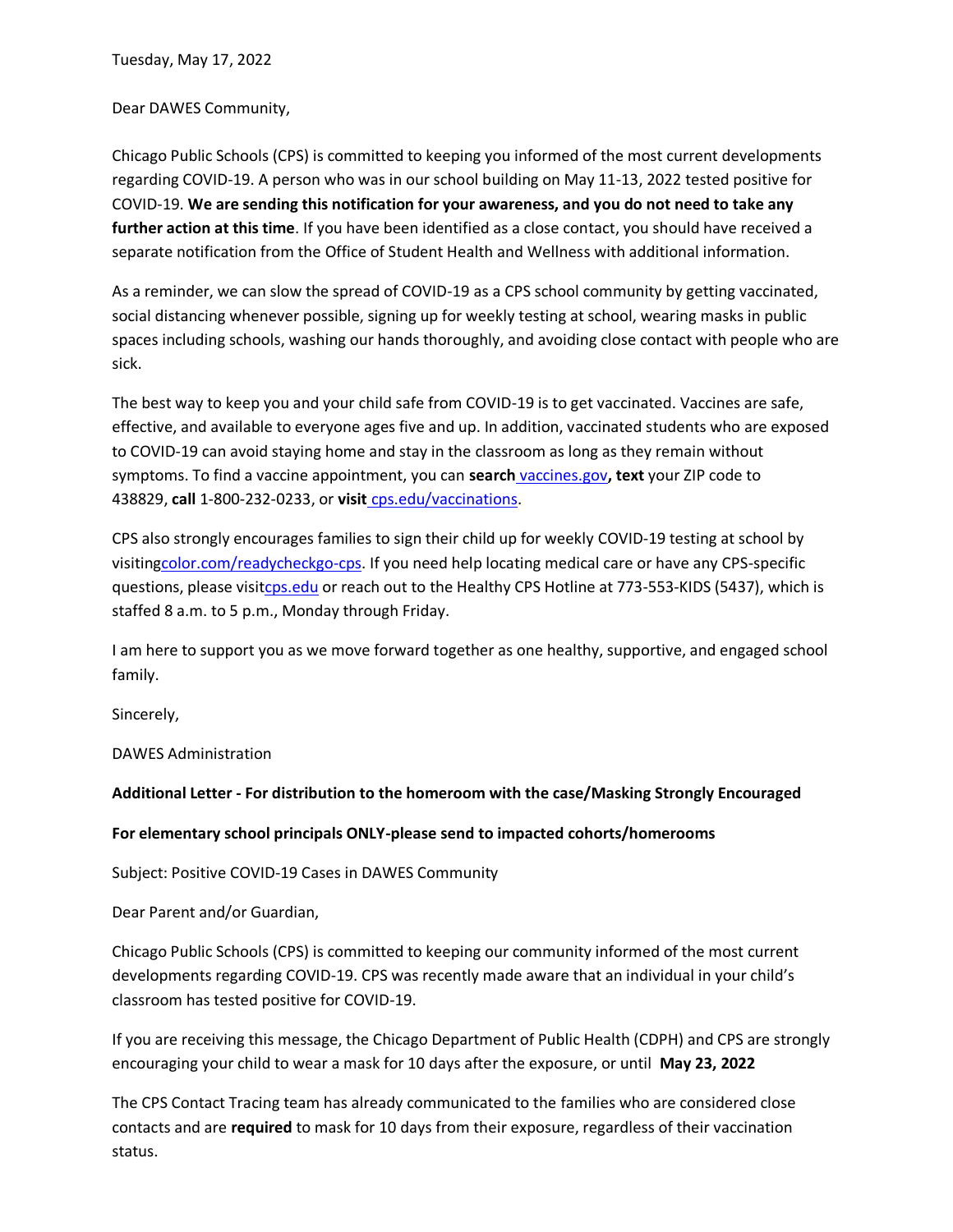Additionally, there are still some circumstances in which additional COVID-prevention measures apply. These include:

- If your child is feeling ill—even if their symptoms are mild—please keep them home from school, contact their healthcare provider, and get them tested for COVID-19 right away.
- If your child has tested positive and is returning from isolation, they should mask around others both in and outside of school from days 6–10 after symptom onset, as there is still some risk of spreading COVID-19.
- If your child has been exposed to someone who has tested positive for COVID-19 and does not have to stay home, they should still mask indoors on days 1-10 after their exposure, both in and outside of school, especially when interacting with others that are not within the same household.
- If your child shares a classroom with someone who tested positive for COVID-19, they are encouraged to mask indoors for 10 days, even if they have not been named as a close contact.

As always, please monitor your child for COVID-19 symptoms. If symptoms arise—even if they are mild—please contact your healthcare provider, isolate your child from other people in your household, and get tested for COVID-19 right away. To find a test site near you, visit [chicago.gov/covidtesting](https://www.chicago.gov/city/en/sites/covid-19/home/covid-testing.html) or [cps.edu/youthCOVIDtesting.](http://cps.edu/youthCOVIDtesting) If your child tests positive for COVID-19, please report their case at [cps.edu/covidresults](http://cps.edu/covidresults) and they must stay home for at least five days from when symptoms began.

The best way to keep you and your child safe from COVID-19 is to get vaccinated. Vaccines are safe, effective, and available to everyone ages five and up. In addition, vaccinated students who are exposed to COVID-19 can avoid staying home and stay in the classroom as long as they remain without symptoms. To find a vaccine appointment,**search** [vaccines.gov,](http://vaccines.gov/) **text** your ZIP code to 438829, **call** 1-800- 232-0233, or **visit** [cps.edu/vaccinations.](https://www.cps.edu/services-and-supports/covid-19-resources/covid-19-vaccination/)

CPS also strongly encourages families to sign their child up for weekly COVID-19 testing at school by visitin[gcolor.com/readycheckgo-cps.](http://color.com/readycheckgo-cps) If you need help locating medical care or have any CPS-specific questions, please visi[tcps.edu](http://cps.edu/) or reach out to the Healthy CPS Hotline at 773-553-KIDS (5437), which is staffed 8 a.m. to 5 p.m., Monday through Friday.

Thank you for helping keep our students and community safe. For more information, [v](https://www.cps.edu/services-and-supports/covid-19-resources/covid-19-travel-guidance/)iew our COVID-19 safety guidance [here.](https://www.cps.edu/services-and-supports/covid-19-resources/safety-guidance/) If you have any questions or concerns, please contact 773-553-5437 (KIDS).

-Chicago Public Schools

Estimado comunidad de la Escuela DAWES,

Las Escuelas Públicas de Chicago (CPS) se comprometen a mantener a las familias y al personal informados de los acontecimientos más actuales sobre COVID-19. Una persona que se encontraba en el edificio May 11-13, 2022 dio positivo por COVID-19. **Le hemos mandado esta notificación a usted para informarle de este caso, y no se le requiere tomar ninguna medida de su parte.** Si usted ha sido identificado como un contacto cercano, la Oficina de Salud y Bienestar Estudiantil le estará enviando un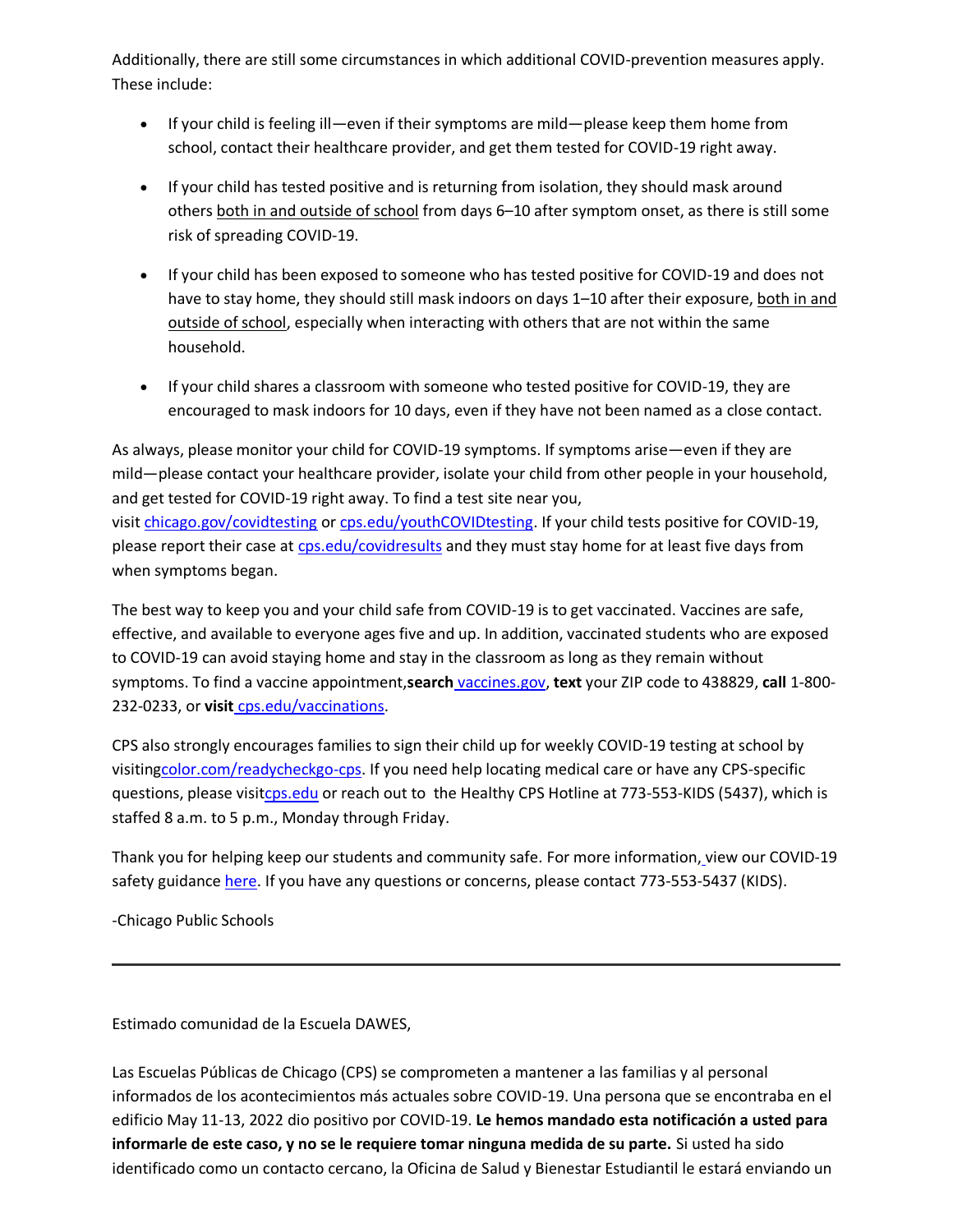comunicado con información adicional.

Deseamos recordarles que podemos combatir la transmisión del COVID-19 como comunidad escolar al recibir la vacuna, manteniendo el distanciamiento social siempre que sea posible, haciendo uso de mascarilla en público, lavándose bien las manos y evitando el contacto cercano con personas enfermas.

Para obtener actualizaciones y/o recursos del distrito, visite [www.cps.edu.](https://www.cps.edu/) Si necesita ayuda para encontrar atención médica o tiene alguna pregunta específica de CPS, comuníquese con la línea directa de 'Healthy CPS' al 773-553-KIDS (5437), quienes cuentan con personal disponible para atenderle de lunes a viernes en horario de 8:00 a.m. a 5:00 p.m.

Estoy aquí para apoyarlos a medida que avanzamos juntos como una familia escolar saludable, solidaria y comprometida.

Atentamente,

Administración de la escuela DAWES

## **Carta Adicional – Múltiples casos / Altamente recomendado el uso de mascarilla**

## **Para Directores de escuelas primarias solamente- por favor distribuir a aulas/salones de clases impactados**

Asunto: Casos positivos de COVID-19 en la comunidad escolar DAWES

Estimado padre y/o tutor:

Las Escuelas Públicas de Chicago (CPS) se comprometen en mantener a nuestra comunidad informada acerca de los acontecimientos más actuales sobre el COVID-19. CPS ha confirmado recientemente que una persona en DAWES, dio positivo por COVID-19.

Si está recibiendo este mensaje, el Departamento de Salud Pública de Chicago (CDPH) y CPS están recomendando encarecidamente a su hijo que utilice mascarilla durante 10 días o **May 23, 2022**

El Equipo de Rastreo de Contactos de CPS, ya se ha comunicado con las familias que se consideran contactos cercanos **y deben** hacer uso de la mascarilla durante 10 días a partir de su última exposición, independientemente de su estado de vacunación.

Existen algunas circunstancias en las que se aplican medidas adicionales de prevención contra el COVID-19. Estos incluyen:

· Si su hijo se siente enfermo, incluso si sus síntomas son leves, manténgalo en casa lejos de la escuela, comuníquese con su proveedor de atención médica y hágale la prueba de COVID-19 de inmediato.

· Si su hijo ha dado positivo y regresa del aislamiento, deberá utilizar mascarilla alrededor de otras personas tanto dentro como fuera de la escuela desde los días 6 al 10 luego del inicio de los síntomas, ya que todavía existe cierto riesgo de propagar el virus.

Si su hijo ha estado expuesto a alguien que ha dado positivo a COVID-19 y no tiene que quedarse en casa, deberá usar mascarilla en los interiores los días 1 al 10 después de su última exposición, tanto